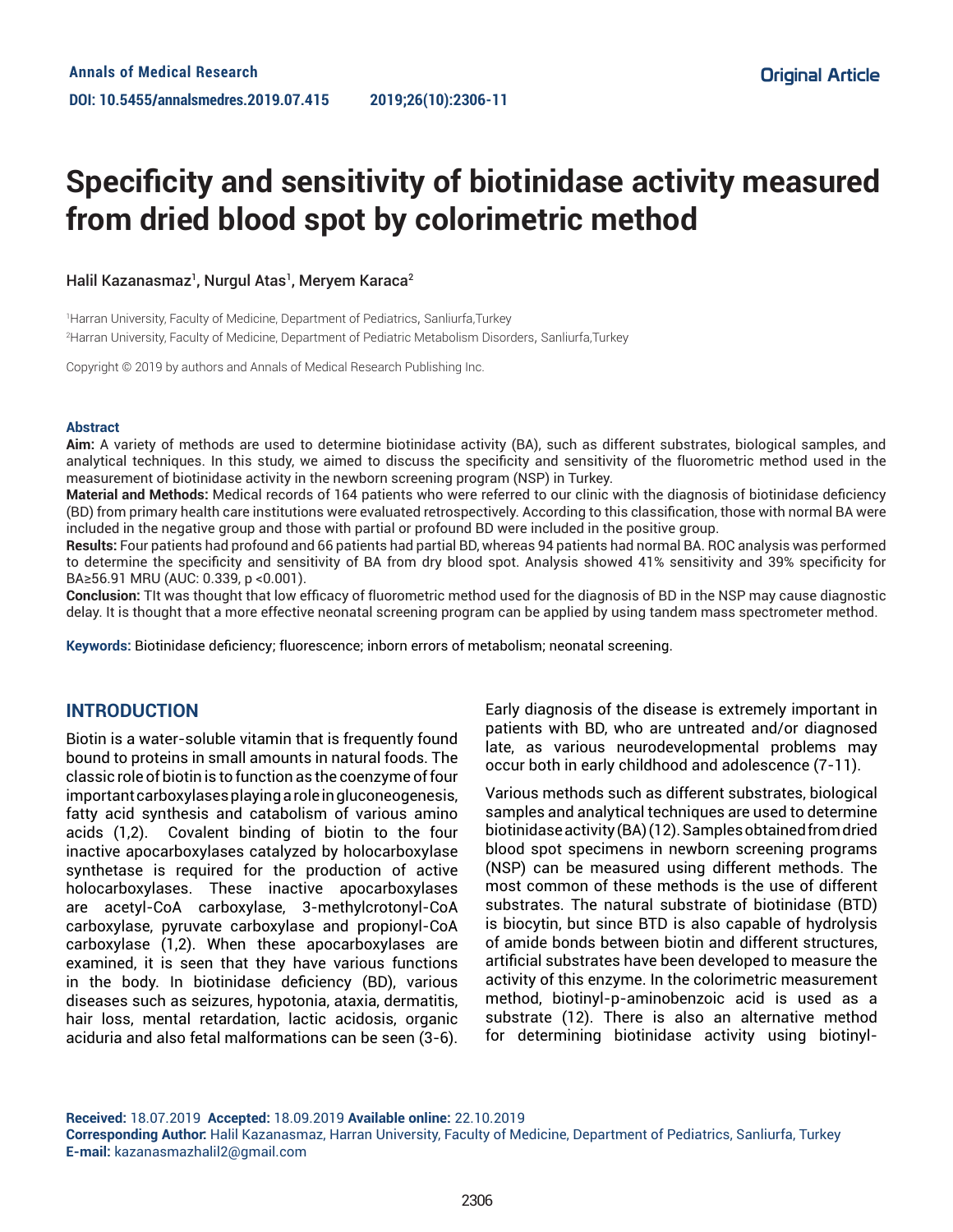6-aminoquinoline as the substrate. This method is based on a semi-quantitative fluorometric method (12,13). Although, today, more precise measurements can be made with liquid chromatography (LC) by the combined mass spectrometry (MS) method compared to colorimetric and fluorometric methods, this method is not widely used yet (12). Within the scope of NSP in Turkey, BA is measured from dried blood spot specimens by means of fluorometric method (14). Today, more accurate and precise measurements are made by using methods called tandem mass spectrometry (MS-MS) in NSP (15). However, since many different diseases can be detected at the same time with the MS/MS method, it is now used as a more cost-effective method in NSP in many developed countries (16,17).

The aim of this study was to investigate the specificity and sensitivity of the fluorometric method used in BA measurement in NSP in Turkey.

# **MATERIAL and METHODS**

This retrospective study was conducted at the pediatric metabolic diseases clinic in Turkey between 01.03.2017 and 01.04.2019. After the approval of the local ethics committee, written informed consent was obtained from the parents of the patients who participated in this study. This study was carried out in accordance with the principles of the Declaration of Helsinki, 2008, and was approved by the local ethics committee in Turkey (Approval date and number: 07.01.2019, Session 1, 190103). Patients with suspected BD, who were referred to our clinic for the first time from primary health care institutions within the scope of NSP applied in Turkey were included in the study. Physical examination findings, height and body weight information of the patients included in the study, BA values measured by fluorometric method from dried blood spot specimens in primary health care institution and BA values measured by colorimetric method in our clinic were recorded. According to BA values measured from venous blood by colorimetric method, those with BA <10% were defined as profound biotinidase deficiency (PFBD), while those with BA of 10-30% were defined as partial biotinidase deficiency (PBD), and those with BA ≥ 30% were defined as normal biotinidase activity (NBA) (1,11). According to this classification, those with NBA were included in the negative group and those with PFBD or PBD were included in the positive group. Patients who had previously been diagnosed with BD and those whose serum BA measurements differed during clinical follow-up after being diagnosed with BD (those with NBA in the second measurement, or those whose second measurement is PBD while their first measurement is PBD or those whose second measurement is PFBD) were excluded from the study.

## **Determination of Serum Biotinidase Enzyme Activity**

Two-to five mL venous blood sample was taken into the gelose tube (Vacutainer SST II advance - Becton, Dickinson and Company Franklin Lakes, NJ, USA). The

blood sample was centrifuged at 10000 rpm for five minutes. After adding 100 µl of biotinidase to the wells, 10 µl of the supernatant formed by centrifugation was added to the wells to determine BA by colorimetric method (ODAK Neonatal Biotinidase Assay). Samples were incubated in a drying-oven at 37 °C for two hours. After 100 µl of trichloroacetic acid reagent was added to the well, the samples were centrifuged at 4000 rpm for five minutes. 100 µl of the supernatant formed by centrifugation was (taken and) added to new wells. After 30 µl of Reagent-1 was added to the wells, they were incubated at room temperature for five minutes, during which they were stirred gently by hand for 30 seconds. After this process, 30 µl of Reagent-2 was added and they were incubated again for five minutes, during which they were stirred slowly by hand for 30 seconds. Finally, after 30 µl of Reagent-3 was added to the wells, they were incubated at room temperature for five minutes, during which they were stirred gently by hand for 30 seconds. The resulting absorbances were read by Thermo Scientific Multiskan GO spectrophotometer (Thermo Fisher Scientific) at 570 nm wavelength.

## **Determination of Biotinidase Enzyme Activity from Dried Blood Spot Specimens**

In this program, it was stated that blood samples should ideally be transferred from heel sticks to a filter paper in accordance with the manufacturer's instructions after adequate feeding between 48th and 72nd hours after birth. Dried blood spots from heel sticks were placed on filter papers in accordance with manufacturer's instructions for BA study by colorimetric method in all primary health care institutions in Sanliurfa (Whatman 903). The samples were stored in the refrigerator at 4 °C during the period from drying at room temperature to laboratory analysis. Samples were transferred to the central laboratories under the authority of the Public Health Institution of Turkey under room temperature conditions twice a week. The measurement result was determined centrally within 72 hours. The sample with 3 mm diameter taken from the blood spot on blotting paper was incubated for five hours at 37°C in a dark colored micro well (Trimaris fluorometric biotinidase kit) with 50 µl of reaction mixture [0.15 M potassium phosphate buffer (pH 6.5), 1.5 mM dithioerythritol and 0.075 mM biotinidase substrate]. After 250 µl of ethanol was added, samples in the well were incubated for another hour at room temperature. After the samples were centrifuged for five minutes at 3000 rpm, fluorescence measurements were carried out (Wallac Victor2 1420 Multilabel Counte) at excitation wavelength of 360 nm and emission wavelength of 460 nm to determine the BA from the dried blood spot specimens. According to this conclusion, those with a BA value of 65 Motion Reference Unit (MRU) and above were assessed as normal, while those with a BA value of 65 MRU (suspected BD) were re-sent (14,18). Patients with a BA value below 65 MRU in the repeat sample were referred to our clinic.

## **Statistical Analysis**

Statistical analysis of the data was performed using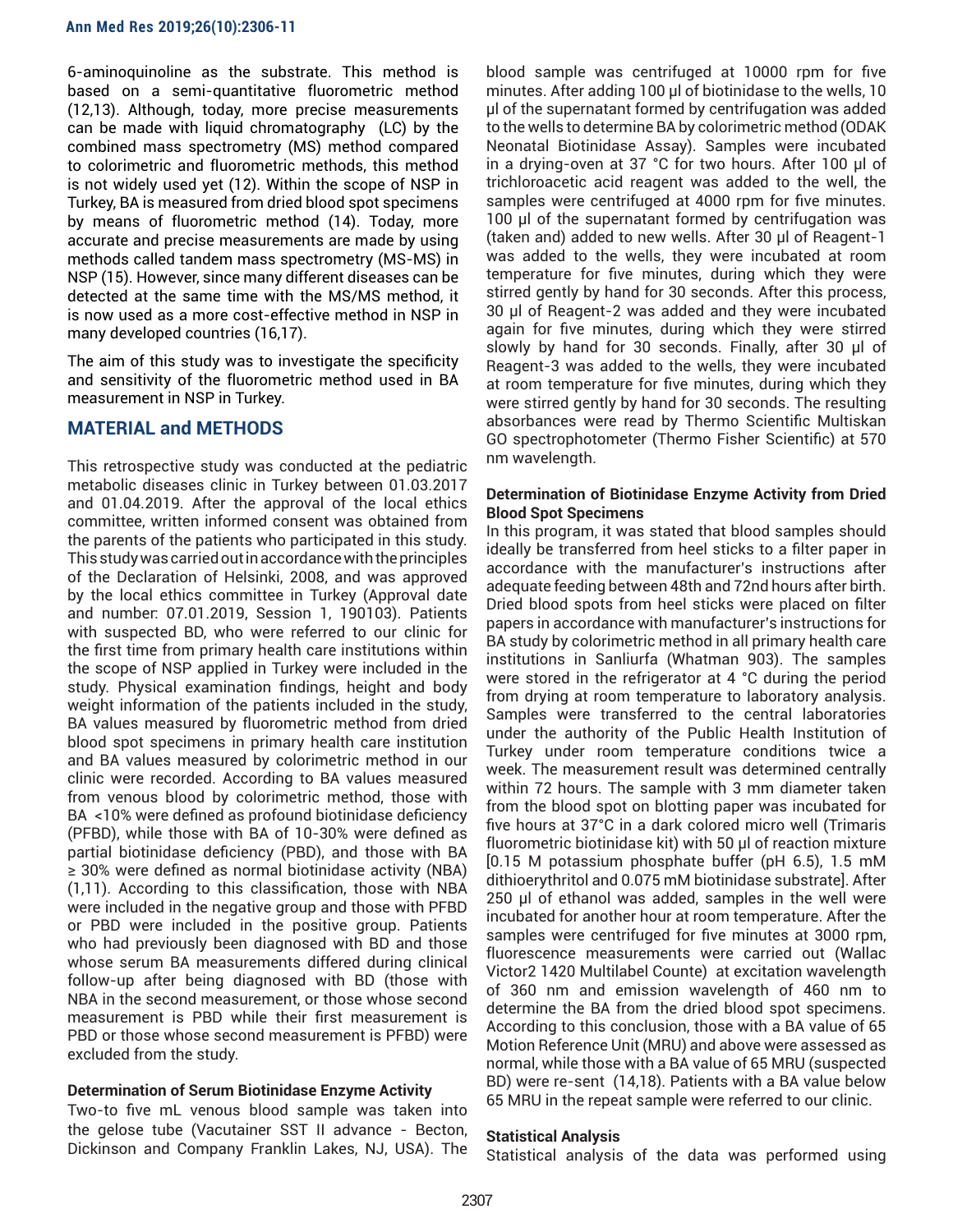#### **Ann Med Res 2019;26(10):2306-11**

SPSS 24.0 software (SPSS Inc. Chicago, IL, USA). Visual (histogram and probability plots) and analytical techniques (Kolmogorov-Smirnov, Shapiro-Wilk tests) were used to evaluate whether the variables follow normal distribution. Continous variables were analyzed with either Student t test or Mann-Whitney U test depending on distribution and homogeneity of the data. Categorical variables were analyzed using Pearson's chi-square or Fisher's exact test (When any of the theoretical values observed in the 2x2 table is <5). Specificity and sensitivity analysis was performed using receiver operating characteristic (ROC) curve analysis technique. As a result of the analysis, the area under the curve (AUC) values were examined. Statistical significance level was accepted as p <0.05 in all statistical analyses.

## **RESULTS**

Of the 164 patients included in the study, 73 were male (44.5%) and 91 (55.5%) were female. Four patients (2.4%)

had PFBD, 66 patients (40.2%) had PBD, and 94 patients (57.3%) had NBA. The mean age of the patients at the time of diagnosis was 96.30±138.30 (min-max, 2-828) days. Seventy (42.7%) of the patients referred to us with a preliminary diagnosis of BD from primary health care institutions were in the positive group and 94 (57.3%) were in the negative group. Gender, height and body weight distributions of the positive and negative groups were similar (Table 1). The median BA measured from dried blood spots was significantly lower in the positive group than in the negative group (Table 2). Similarly, the mean serum BA was significantly lower in the positive group than in the negative group (Table 2). Family history of BD in siblings and frequency of consanguineous marriages were significantly higher in the positive group than in the negative group (Table 1). Physical examination findings were normal in most of the patients. When pathological physical examination findings were examined, four patients had diffuse seborrheic dermatitis and alopecia. All of the patients with pathological physical examination

| Table 1. Sociodemographic and clinical evaluations of cases |                                                |                                                            |                     |  |
|-------------------------------------------------------------|------------------------------------------------|------------------------------------------------------------|---------------------|--|
|                                                             | Positive group (n=70)<br>BTD activity $<$ % 30 | Negative group(n=96)<br><b>BTD</b><br>activity $\geq$ % 30 | p value             |  |
| Gender (n)<br><b>Male / Female</b>                          | 28/42                                          | 45/49                                                      | $a$ <sub>0.34</sub> |  |
| <b>Age/Day</b><br><b>Median (min-max)</b>                   | $32.50(3 - 828)$                               | $42(2 - 630)$                                              | $c$ <0.001          |  |
| Consanguineous marriage among the parents (n),<br>Yes / No  | 27/43                                          | 13/81                                                      | $^a$ <0.001         |  |
| BD story in his brother (n),<br>Yes / No                    | 11/59                                          | 1/93                                                       | $a$ <0.001          |  |
| Lenght percentile (n)                                       |                                                |                                                            |                     |  |
| $<$ 3 p                                                     | $<$ 3 $p$                                      | $\overline{\phantom{a}}$                                   |                     |  |
| $3-10 p$                                                    | $3-10 p$                                       | $6\phantom{1}$                                             |                     |  |
| $10-25p$                                                    | $10-25p$                                       | 11                                                         | $b$ 0.85            |  |
| $25 - 50p$                                                  | 25-50 p                                        | 22                                                         |                     |  |
| $50 - 75p$                                                  | 50-75 p                                        | 27                                                         |                     |  |
| 75-90 p                                                     | 75-90 p                                        | 17                                                         |                     |  |
| 90-97 p                                                     | 90-97 p                                        | $\sqrt{5}$                                                 |                     |  |
| >97 p                                                       | >97 p                                          | $\sqrt{6}$                                                 |                     |  |
| Weight percentile (n)                                       |                                                |                                                            |                     |  |
| $<$ 3 p                                                     | $\sqrt{5}$                                     | $\sqrt{5}$                                                 |                     |  |
| $3-10 p$                                                    | $\sqrt{5}$                                     | 8                                                          |                     |  |
| $10-25p$                                                    | 11                                             | 19                                                         |                     |  |
| $25 - 50p$                                                  | 16                                             | 23                                                         | b0.98               |  |
| 50-75 p                                                     | 14                                             | 18                                                         |                     |  |
| 75-90 p                                                     | $\mathsf g$                                    | 10                                                         |                     |  |
| 90-97 p                                                     | $\sqrt{5}$                                     | $\,$ 6 $\,$                                                |                     |  |
| >97 p                                                       | $\overline{5}$                                 | $\overline{5}$                                             |                     |  |

**a : Pearson chi square test; b : Fisher's exact test; BTD: Biotidinase; SD: standart deviation; BD: Biotidinase deficiency <sup>c</sup> : Mann whitney U test**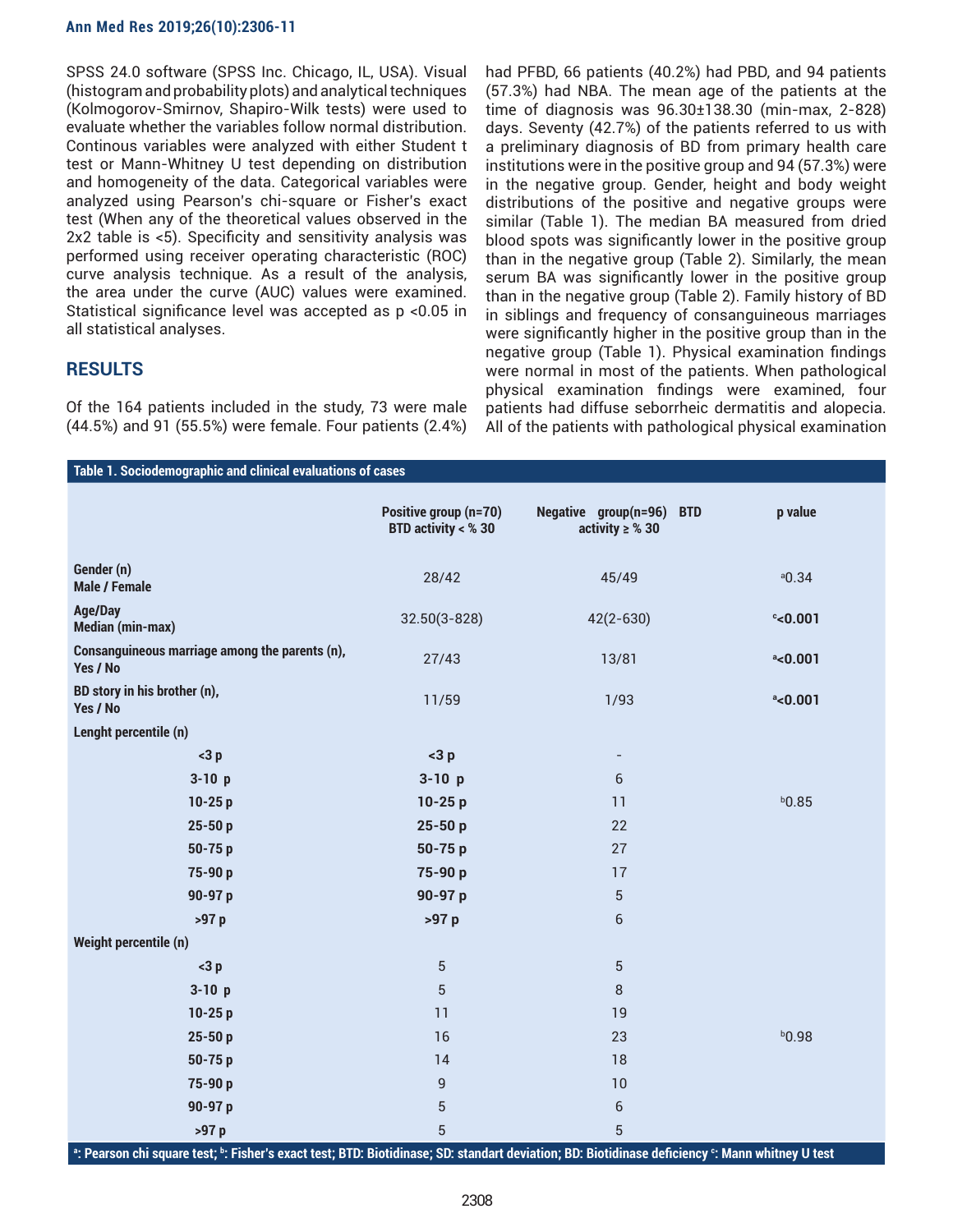findings were in the PFBD group.

ROC analysis was performed to determine the specificity and sensitivity of BA measured from dried blood spots of 164 patients with biotinidase deficiency preliminary diagnosis.

As a result of the analysis, AUC:0.339, p<0.001, was found and 41% sensitivity and 39% specificity were determined for the MRU value of ≥56.91 (Figure 1). There was a weak positive correlation between BA in dried blood spots and serum BA in Pearson correlation analysis (r=0.205, p=0.009).

| Table 2. Comparison of BTD activity measurements of groups  |                                                            |                                                              |             |  |
|-------------------------------------------------------------|------------------------------------------------------------|--------------------------------------------------------------|-------------|--|
|                                                             | <b>Positive group</b><br>$(n=70)$<br>BTD activity $<$ % 30 | <b>Negative</b><br>$qroup(n=96) BTD$<br>activity $\geq$ % 30 | p value     |  |
| Dry blood spot<br>BTD,(MRU)                                 | 53.75(6.32-65)                                             | $59.14(2.1 - 79.7)$                                          | $^a$ <0.001 |  |
| Median(min-max)<br>Serum BTD, (%)<br>mean±SD                | $22.15 \pm 5.53$                                           | 49.05±16.83                                                  | $b$ <0.001  |  |
| a: Mann whitney U test; b: Independent samples t test; BTD: |                                                            |                                                              |             |  |

**Biotidinase; SD: standart deviation; BD: Biotidinase deficiency; MRU: Motion Reference Unit**



**Figure 1.**ROC analysis of dry blood spot biotidinase measurements

# **DISCUSSION**

Biotinidase deficiency is a metabolic disease that can be seen with various neurological and dermatological complications (1,4,11). This autosomal recessive disease can be seen more often in regions such as Turkey where

consanguineous marriages are common (19,20). Similarly, we found that rates of consanguineous marriages and family history of BD in siblings were more frequent in the positive group than in the negative group. Physical examination findings were found to be mostly normal in the positive group, and this was thought to be due to the presence of PBD in the majority of patients. As a matter of fact, all of the pathological physical examination findings were observed in patients with PFBD. In this study, the incidence of combined PFBD and PBD was 1:1177 in Şanlıurfa province where 63570 live births occurred in 2018. In a study conducted earlier in Turkey by Baykal et al. (21), this ratio was found as 1:11614. While the incidence of combined BD in the literature is around 1:60000, the fact that the combined BD incidence is more common in Şanlıurfa, located in Southeastern Anatolia, may be due to the prevalence of consanguineous marriages in this province.

Early diagnosis of BD is extremely important, as delays in the diagnostic process of the disease may lead to serious mental problems (22-24). As a matter of fact, when the reasons for delay in NSP were examined in the past, the most common reason was reported as not having an effective NSP (25,26). In our study, the median age of diagnosis was 42 days in the positive group and 32.5 days in the negative group. Although patients in the positive group were diagnosed significantly earlier than those in the negative group, the median age of diagnosis in the positive group was over one month. However, when the minimum and maximum diagnostic ages were examined in this study, diagnosed patients older than two years of age were also identified.

In this study, BD was detected in 40% of the BD suspected patients referred to our clinic within the scope of NSP. In addition, the fluorometric method used in NSP was found to have a sensitivity of 41% and a specificity of 39% for an MRU value of ≥56.91. The fact that the specificity and sensitivity of the fluorometric method used for BD screening under the current NSP being not sufficient is thought to contribute to possible delays in the diagnostic process. However, Erten et al. (27) conducted in Turkey by fluorometric method has been found to be more successful. In this study, samples of patients of various age groups were obtained under the same laboratory conditions. This suggests that the samples obtained in primary health care institutions may not have been kept under appropriate conditions until the time of operation. Furthermore, we believe that the effectiveness of the method used in NSP may not be fully demonstrated due to the inclusion of participants from various age groups (27). In a study conducted by Heideri et al. (26) in Iran, the cause of diagnostic delays within the scope of NSP for phenylketonuria was investigated. As a result of the study, it was reported that low socioeconomic status, insufficient awareness and limited access to screening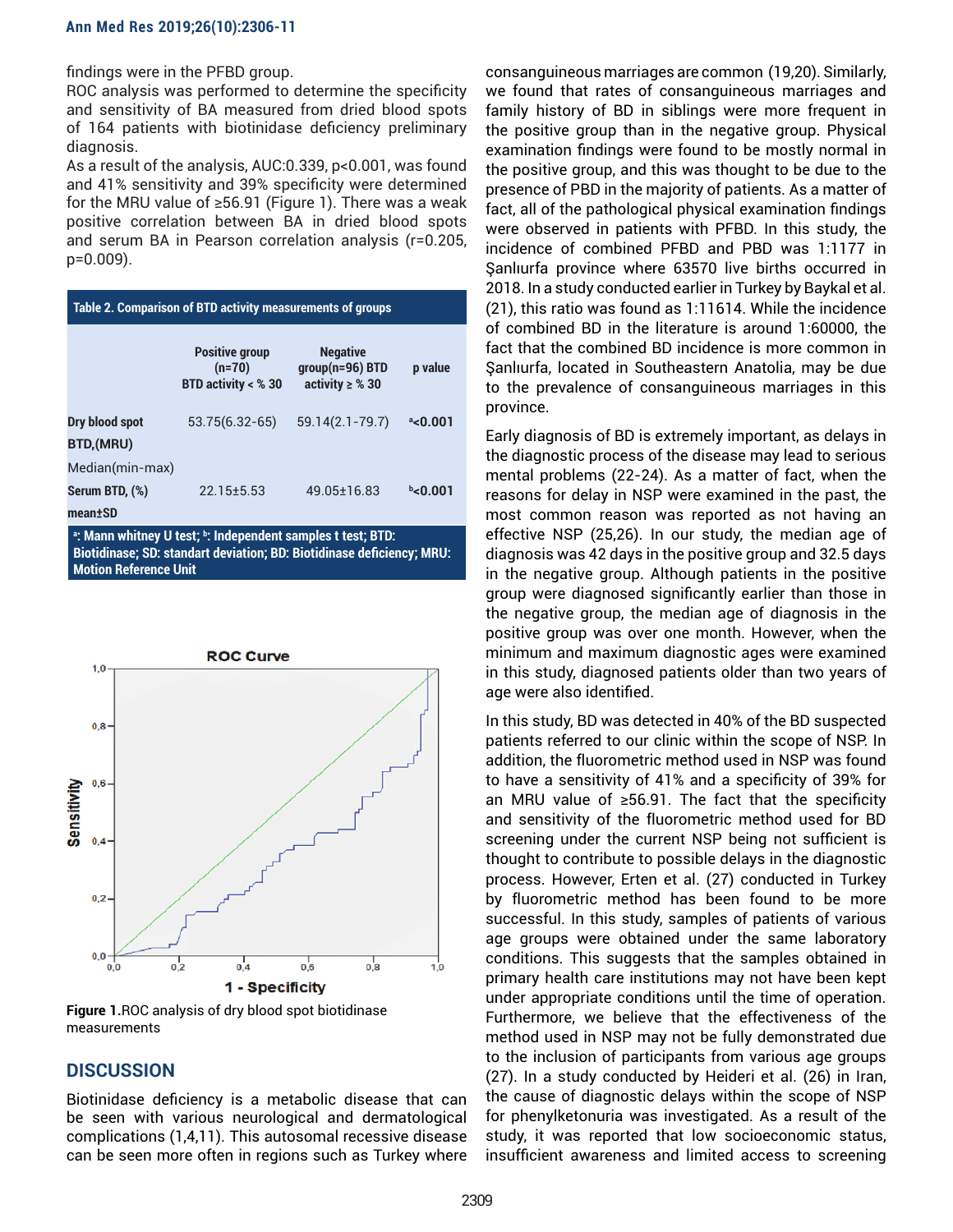program could lead to diagnostic delay. Although the NSP is effectively implemented in Turkey, the MS/MS method is not yet used within the scope of the national NSP (14). Today, NSPs are performed effectively with the MS/MS method in many developed countries (16,17). With the use of MS/MS method in NSP in Turkey in the near future, many diseases can be diagnosed simultaneously in a shorter time and with greater precision.

## **Limitations of the study**

In this study, it was thought that the difference between the methods used in sampling and storage of NSP in primary care institutions could not be fully illustrated so the other reasons that could be effective in the diagnostic delay and effectiveness of methods could not be revealed. In addition, only the incidence of BD in 2018 was given due to the lack of data regarding 2017 and 2019. The frequency of the disease in this geography and used diagnostic methods needs to be revealed more clearly with multi-centred studies in Southeast Anatolia.

# **CONCLUSION**

This study is important in terms of being conducted in one of the regions with the highest prevalence of BD worldwide when the literature data is examined. In addition, this study is also important for examining the specificity and sensitivity of current national NSP for BD. It is thought that low efficacy of fluorometric method used for diagnosis of BD in NSP in Turkey may lead to diagnostic delay, and that NSP can be performed more effectively with the use of the MS/MS method in the near future.

#### *Competing interests: The authors declare that they have no competing interest.*

*Financial Disclosure: There are no financial supports.* 

*Ethical approval: This study was approved by the Institutional Ethics Committee and conducted in compliance with the ethical principles according to the Declaration of Helsinki.* 

*Halil Kazanasmaz ORCID: 0000-0003-4671-4028 Nurgul Atas ORCID: 0000-0002-7230-0497 Meryem Karaca ORCID: 0000-0002-0662-7344*

# **REFERENCES**

- 1. Baumgartner MR, Suormala T. Biotin-responsive Disorders. In: Saudubray, J. M, Van den Berghe, G. and Walter J. editor. Inborn metabolic diseases: diagnosis and treatment 6th edition. New York: Springer 2016;375-83.
- 2. Strovel ET, Cowan TM, Scott AI, et al. Laboratory diagnosis of biotinidase deficiency, 2017 update: a technical standard and guide'ün line of the American College of Medical Genetics and Genomics. Genet Med 2018;20:282.
- 3. Zempleni J, Hassan YI, Wijeratne SS. Biotin and biotinidase deficiency. Expert Rev Endocrinol Metab 2008;3:715-24.
- 4. Patel DP, Swink SM, Castelo-Soccio L. A review of the use of biotin for hair loss. Skin Appendage Disord

2017;3:166-9.

- 5. Kuroishi T. Regulation of immunological and inflammatory functions by biotin. Can J Physiol Pharmacol 2015;93:1091-6.
- 6. Liu XM, Li R, Chen SZ, et al. Screening of Inherited Metabolic Disorders in Infants with Infantile Spasms. Cell Biochem Biophys 2015;72:61-5.
- 7. Wolf B. Biotinidase deficiency should be considered in individuals thought to have multiple sclerosis and related disorders. Mult Scler Relat Disord 2019;28:26- 30.
- 8. Schiergens KA, Staudigl M, Borggraefe I, et al. Neurological Sequelae due to Inborn Metabolic Diseases in Pediatric Refugees: Challenges in Treating the Untreated. Neuropediatrics 2018;49:363-8.
- 9. Porta F, Pagliardini V, Celestino I, et al.Neonatal screening for biotinidase deficiency:A 30-year single center experience.Mol Genet Metab Rep 2017;13:80- 2.
- 10. Wolf B. Biotinidase deficiency masquerading as multiple sclerosis? Mult Scler 2018;24:237-8.
- 11. Wiltink RC, Kruijshaar ME, van Minkelen R, et al. Neonatal screening for profound biotinidase deficiency in the Netherlands: consequences and considerations. Eur J Hum Genet 2016;24:1424-9.
- 12. Szabó E, Szatmári I, Szőnyi L, et al. Quantitative Analytical Method for the Determination of Biotinidase Activity in Dried Blood Spot Samples. Anal Chem 2015;87:10573-8.
- 13. Ohlsson A, Guthenberg C, Holme E, et al. Profound biotinidase deficiency: a rare disease among native Swedes. J Inherit Metab Dis 2010;33:175-80.
- 14. Tezel B, Dilli D, Bolat H, et al. The development and organization of newborn screening programs in Turkey. J Clin Lab Anal.2014;28:63-9.
- 15. Wagner M, Tonoli D, Varesio E, et al. The use of mass spectrometry to analyze dried blood spots. Mass Spectrom Rev 2016;35:361-43
- 16. Smon A, Repic Lampret B, Groselj U, et al. Next generation sequencing as a follow-up test in an expanded newborn screening programme. Clin Biochem 2018;52:48-55.
- 17. Therrell BL, Padilla CD, Loeber JG, et al. Current status of newborn screening worldwide: 2015. Semin Perinatol 2015;39:171-87.
- 18. Republic of Turkey Ministry of Health, Public Health Agency of Turkey, Child and Adolescent Health Department. Accessed on:12 November2018https://dosyaism.saglik.gov.tr/ Eklenti/11173,259822214447pdf.pdf?0
- 19. Yilmaz S, Serin M, Canda E, et al. A treatable cause of myelopathy and vision loss mimicking neuromyelitis optica spectrum disorder: late-onset biotinidase deficiency. Metab Brain Dis 2017;32:675-8
- 20. Karaca M, Özgül RK, Ünal Ö, et al. Detection of biotinidase gene mutations in Turkish patients ascertained by newborn and family screening. Eur J Pediatr 2015;174:1077-84.
- 21. Baykal T, Hüner G, Sarbat G, et al. Incidence of